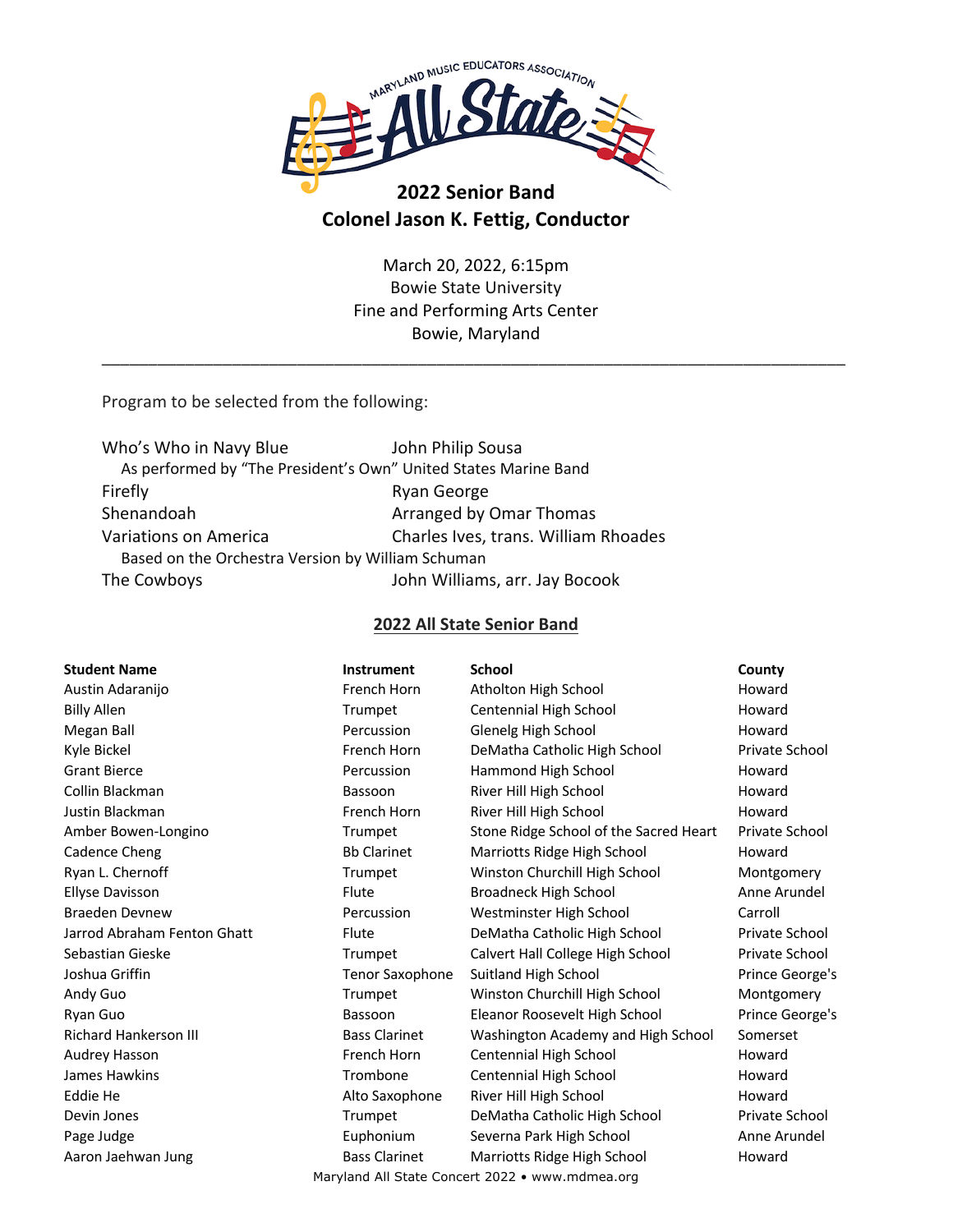### **Student Name Instrument School County**

Varsha Kantheti **Bari Saxophone** Howard High School Howard Howard High School Howard Junwoo Colin Kim **Bb Clarinet** Winston Churchill High School Montgomery Jay Kline **CENT CENTER BB Clarinet** Centennial High School Howard Sommer Lang **Flute** Flute **Figure 2016** Winston Churchill High School Montgomery Daniel Lee **Alto Saxophone** Thomas S. Wootton High School Montgomery Isaac J. Lee **Bb Clarinet** Marriotts Ridge High School Howard Julia Lee **Bb Clarinet** Marriotts Ridge High School Howard Konnor Lee Tenor Saxophone Winston Churchill High School Montgomery Gabriel Leon Guerrero Trombone Winters Mill High School Carroll Yiyun Li Bb Clarinet Towson High School Baltimore Emily Liu French Horn Montgomery Blair High School Montgomery Sydney Liu **Sydney Liu Communist Communist Communist Percussion** River Hill High School Howard Zixin Liu Trombone Thomas S. Wootton High School Montgomery Hari Maheswaran **Alto Saxophone** Walt Whitman High School Montgomery Montgomery Logan Miller **No. 2018** Percussion Long Reach High School Howard Gracie Morgan **Bb Clarinet** Liberty High School Carroll Carroll Benjamin Myers **Euphonium** Winston Churchill High School Montgomery Charles Norwood **Example 1 Charles Norwood** Trumpet **River Hill High School** Howard David Pang Trombone Centennial High School Howard Sean Choi Park **Bb Clarinet** Hereford High School Baltimore William Parson **Trombone** Urbana High School Frederick Nate Peterson **Bb Clarinet** Liberty High School Carroll Carroll Kurt W. Phillips **Tuba** Tuba Clarksburg High School Montgomery Sofia Plastino **Bb Clarinet** Centennial High School Howard Howard Baydon Avery Pusey **Tuba** Aberdeen High School Harford Harford Naveen Ramamurthy **Naveen Ramamurthy** Trumpet Thomas S. Wootton High School Montgomery Lauren Riley Oboe Montgomery Blair High School Montgomery Alexander Russ **Euphonium** Centennial High School Howard James F Schmidt **Trombone** Centennial High School Howard Keyvar Smith-Herold Bb Clarinet DeMatha Catholic High School Private School Stacy Sun **Bass Clarinet** Thomas S. Wootton High School Montgomery Parisa Tofigh Trumpet River Hill High School Howard ViChi Tran **Bb Clarinet** River Hill High School Howard Howard Evan Turner Tuba Williamsport High School Washington Norah Vanderpool **Bb Clarinet** Glenelg High School Howard Riehen C. Walsh Tuba Tuba Thomas S. Wootton High School Montgomery Andy Wang **Alto Saxophone** Winston Churchill High School Montgomery Ashley Y. Wang The Contentrial High School Howard Howard Centennial High School Howard Crystal Wang The Bryn Mawr School Private School Crystal Wang Private School Private School Private School Emily Wang The Temily Wang Temily Wang Temily Wang Temily Wang Temily Wang Montgomery Margarita Williams **Euphonium** Thomas S. Wootton High School Montgomery Peter Winstel **Bb Clarinet** Clarksburg High School Montgomery Alex Wu **Now Alex Wu Trumpet** River Hill High School **Howard** Howard Meilin Yuan Bb Clarinet Dulaney High School Baltimore